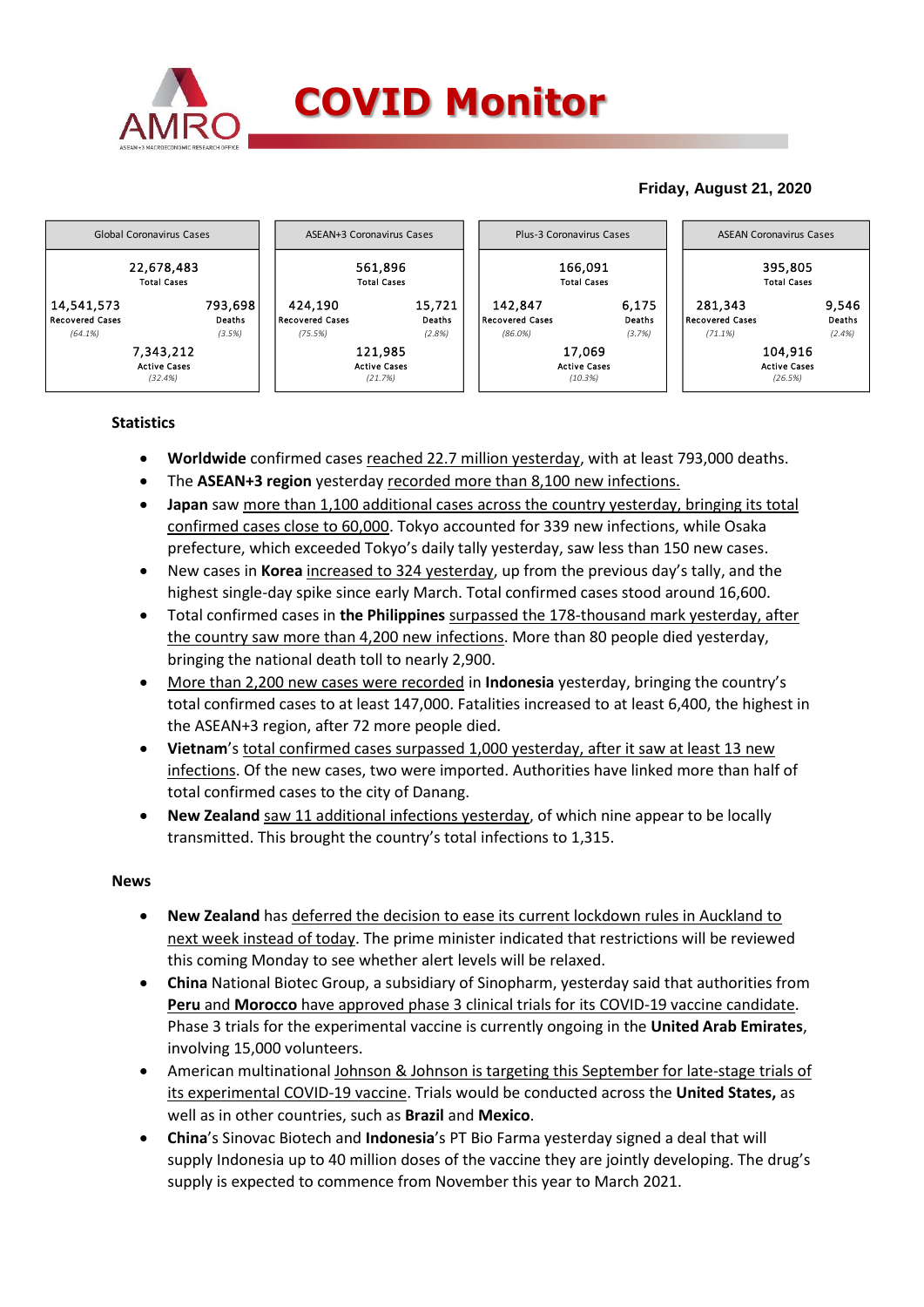

#### Overview of Confirmed COVID-19 Cases

| Economy               | <b>Total</b><br>Cases | Cases per 1M<br>Population | <b>New</b><br>Cases | <b>New Cases</b><br>per 1M Pop. | <b>New Cases</b><br>$(7$ -day avg) <sup>1</sup> | <b>ANew</b><br>Cases | ∆% New<br>Cases          | Total<br><b>Deaths</b> | <b>New</b><br>Deaths | Fatality<br>Rate (%) | <b>Total</b><br>Recovered | Recovery<br>Rate $(%)2$  | <b>Active</b><br>Cases |
|-----------------------|-----------------------|----------------------------|---------------------|---------------------------------|-------------------------------------------------|----------------------|--------------------------|------------------------|----------------------|----------------------|---------------------------|--------------------------|------------------------|
| Global                | 22,678,483            |                            | 267,183             |                                 |                                                 | $-7,163$             | $1.2\,$                  | 793,698                | 6,026                | 3.5                  | 14,541,573                | 64.1                     | 7,343,212              |
| ASEAN+3               | 561,896               |                            | 8,148               |                                 |                                                 | 139                  | 1.5                      | 15,721                 | 174                  | 2.8                  | 424,190                   | 75.5                     | 121,985                |
| Plus-3                | 166,091               |                            | 1,536               |                                 |                                                 | 123                  | 0.9                      | 6,175                  | 14                   | 3.7                  | 142,847                   | 86.0                     | 17,069                 |
| ASEAN                 | 395,805               |                            | 6,612               |                                 |                                                 | 16                   | 1.7                      | 9,546                  | 160                  | 2.4                  | 281,343                   | 71.1                     | 104,916                |
|                       |                       |                            |                     |                                 |                                                 |                      |                          |                        |                      |                      |                           |                          |                        |
| China                 | 84,917                | 60                         | 22                  | 0.0                             |                                                 | 15                   | 0.0                      | 4,634                  | 0                    | 5.5                  | 79,790                    | 94.0                     | 493                    |
| Hong Kong, China      | 4,604                 | 603                        | 18                  | 2.4                             |                                                 | -8                   | 0.4                      | 75                     | $\overline{3}$       | 1.6                  | 3,827                     | 83.1                     | 702                    |
| Japan                 | 59,900                | 476                        | 1,172               | 9.3                             |                                                 | 80                   | 2.0                      | 1,157                  | 9                    | 1.9                  | 45,110                    | 75.3                     | 13,633                 |
| Korea                 | 16,670                | 320                        | 324                 | 6.2                             |                                                 | 36                   | 2.0                      | 309                    | $\overline{2}$       | 1.9                  | 14,120                    | 84.7                     | 2,241                  |
|                       |                       |                            |                     |                                 |                                                 |                      |                          |                        |                      |                      |                           |                          |                        |
| Indonesia             | 147,211               | 545                        | 2,266               | 8.4                             |                                                 | 364                  | 1.6                      | 6,418                  | 72                   | 4.4                  | 100,674                   | 68.4                     | 40,119                 |
| Malaysia              | 9,240                 | 278                        | 5                   | 0.2                             |                                                 | $-11$                | 0.1                      | 125                    | $\mathbf 0$          | 1.4                  | 8,932                     | 96.7                     | 183                    |
| Philippines           | 178,022               | 1,618                      | 4,248               | 38.6                            |                                                 | $-313$               | 2.4                      | 2,883                  | 88                   | 1.6                  | 114,114                   | 64.1                     | 61,025                 |
| Singapore             | 56,099                | 9,838                      | 68                  | 11.9                            |                                                 | $-25$                | 0.1                      | 27                     | 0                    | 0.0                  | 53,119                    | 94.7                     | 2,953                  |
| Thailand              | 3,389                 | 50                         | $\overline{7}$      | 0.1                             |                                                 | $\overline{7}$       | 0.2                      | 58                     | 0                    | 1.7                  | 3,218                     | 95.0                     | 113                    |
|                       |                       |                            |                     | 0.0                             |                                                 |                      | 0.0                      |                        |                      |                      |                           |                          |                        |
| Brunei Darussalam     | 143<br>273            | 317<br>16                  | 0<br>0              | 0.0                             |                                                 | $-1$<br>$\mathbf 0$  | 0.0                      | 3<br>0                 | 0<br>0               | 2.1<br>0.0           | 139<br>253                | 97.2<br>92.7             | $\mathbf 1$<br>20      |
| Cambodia              |                       |                            |                     |                                 |                                                 | $\mathbf 0$          |                          |                        | $\Omega$             |                      |                           |                          |                        |
| Lao PDR               | 22                    | $\mathsf 3$                | 0                   | 0.0                             |                                                 |                      | 0.0                      | 0                      |                      | 0.0                  | 19                        | 86.4                     | 3                      |
| Myanmar               | 399                   | $\overline{7}$             | 5                   | 0.1                             |                                                 | $-13$<br>8           | 1.3                      | 6                      | 0<br>0               | $1.5\,$              | 333                       | 83.5                     | 60<br>439              |
| Vietnam               | 1,007                 | 10                         | 13                  | 0.1                             |                                                 |                      | 1.3                      | 26                     |                      | 2.6                  | 542                       | 53.8                     |                        |
| Belgium               | 80,178                | 6,962                      | 699                 | 60.7                            |                                                 | 117                  | 0.9                      | 9,976                  | $\overline{7}$       | 12.4                 | 18,131                    | 22.6                     | 52,071                 |
| France                | 242,650               | 3,733                      |                     | $\overline{a}$                  |                                                 |                      | $\overline{\phantom{a}}$ | 30,302                 | J.                   | 12.5                 | 72,408                    | 29.8                     | 139,940                |
| Germany               | 231,292               | 2,787                      | 1,586               | 19.1                            |                                                 |                      | 0.7                      | 9,263                  | 14                   | 4.0                  | 205,359                   | 88.8                     | 16,670                 |
| Italy                 | 256,118               | 4,252                      | 840                 | 13.9                            |                                                 | 198                  | 0.3                      | 35,418                 | 6                    | 13.8                 | 204,686                   | 79.9                     | 16,014                 |
| Netherlands           | 66,843                | 3,868                      | 625                 | 36.2                            |                                                 | $-33$                | 0.9                      | 6,215                  | 11                   | 9.3                  |                           | $\overline{\phantom{a}}$ |                        |
| Spain                 | 377,906               | 8,064                      | 7,039               | 150.2                           |                                                 | 368                  | 1.9                      | 28,813                 | 16                   | 7.6                  | 150,376                   | 39.8                     | 53,521                 |
| Switzerland           | 39,026                | 4,513                      | 266                 | 30.8                            |                                                 | $-45$                | 0.7                      | 1,998                  | $\mathbf 2$          | 5.1                  | 33,900                    | 86.9                     | 3,128                  |
| <b>United Kingdom</b> | 324,203               | 4,821                      | 1,195               | 17.8                            |                                                 | 364                  | 0.4                      | 46,791                 | 6                    | 14.4                 |                           | $\overline{a}$           |                        |
|                       |                       |                            |                     |                                 |                                                 |                      |                          |                        |                      |                      |                           |                          |                        |
| Brazil                | 3,501,975             | 16,568                     | 45,323              | 214.4                           |                                                 | $-3,975$             | 1.3                      | 112,304                | 1,204                | 3.2                  | 2,844,318                 | 81.2                     | 545,353                |
| Canada                | 125,625               | 3,322                      | 217                 | 5.7                             |                                                 | $-107$               | 0.2                      | 9,097                  | $\overline{2}$       | 7.2                  | 111,811                   | 89.0                     | 4,717                  |
| Chile                 | 391,849               | 20,138                     | 1,812               | 93.1                            |                                                 | 630                  | 0.5                      | 10,671                 | 93                   | 2.7                  | 366,063                   | 93.4                     | 15,115                 |
| Mexico                | 543,806               | 4,279                      | 6,775               | 53.3                            |                                                 | 983                  | 1.3                      | 59,106                 | 625                  | 10.9                 | 442,782                   | 81.4                     | 41,918                 |
| Peru                  | 558,420               | 17,013                     | 9,099               | 277.2                           |                                                 | 1,271                | 1.7                      | 26,834                 | 176                  | 4.8                  | 380,730                   | 68.2                     | 150,856                |
| <b>United States</b>  | 5,544,077             | 16,747                     | 43,668              | 131.9                           |                                                 | $-3,487$             | 0.8                      | 173,870                | 1,065                | 3.1                  | 1,947,035                 | 35.1                     | 3,423,172              |
|                       |                       |                            |                     |                                 |                                                 |                      |                          |                        |                      |                      |                           |                          |                        |
| Australia             | 24,407                | 940                        | 171                 | 6.6                             |                                                 | $-76$                | 0.7                      | 472                    | 9                    | 1.9                  | 17,852                    | 73.1                     | 6,083                  |
| India                 | 2,905,825             | 2,122                      | 68,900              | 50.3                            |                                                 | $-772$               | 2.4                      | 54,849                 | 983                  | 1.9                  | 2,158,946                 | 74.3                     | 692,030                |
| Iran                  | 352,558               | 4,190                      | 2,279               | 27.1                            |                                                 | $-165$               | 0.7                      | 20,264                 | 139                  | 5.7                  | 304,236                   | 86.3                     | 28,058                 |
| Russia                | 939,833               | 6,410                      | 4,767               | 32.5                            |                                                 | $-23$                | 0.5                      | 16,058                 | 107                  | 1.7                  | 753,868                   | 80.2                     | 169,907                |
| Saudi Arabia          | 303,973               | 8,744                      | 1,287               | 37.0                            |                                                 | $-76$                | 0.4                      | 3,548                  | 42                   | $1.2$                | 275,476                   | 90.6                     | 24,949                 |
| South Africa          | 599,940               | 10,046                     | 3,880               | 65.0                            |                                                 | $-36$                | 0.7                      | 12,618                 | 195                  | 2.1                  | 497,169                   | 82.9                     | 90,153                 |

Source: Haver Analytics, sourced from John Hopkins University; AMRO staff calculations.

Notes: New cases since previous day. Δ% refers to percentage change since previous day. Fatality rate measured as deaths per confirmed infections.

1/ Since January 31, 2020. 2/ Recovery rate is a proxy for the stage of the cycle.

Data as of 20/8/2020